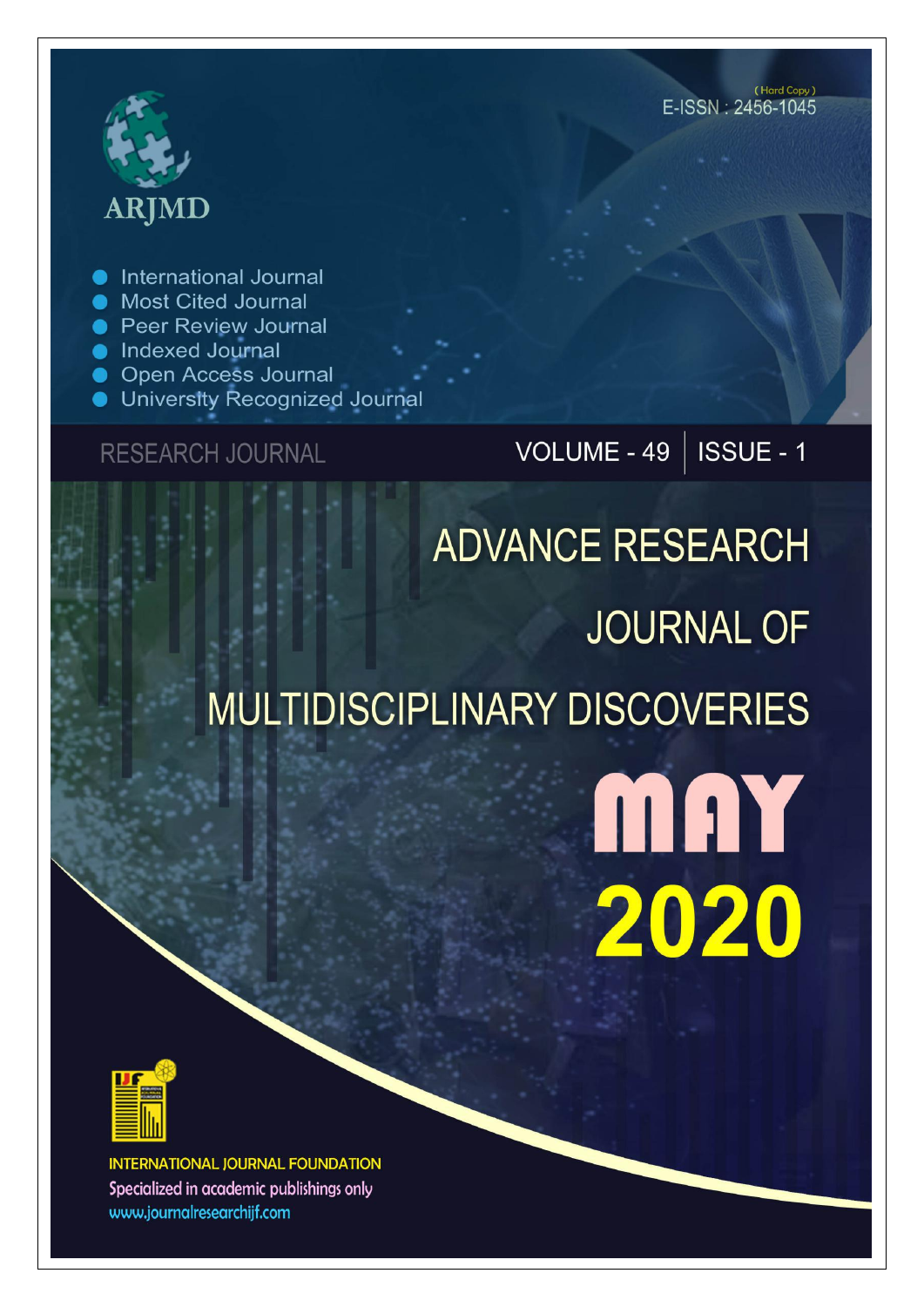**ADVANCE RESEARCH JOURNAL OF MULTIDISCIPLINARY DISCOVERIES I Vol.49 I Issue-1 I Chapter-1** E-ISSN : 2456-1045



### **Longitudinal Form Factors with Core- Polarization Effects for <sup>6</sup>***Li* **and <sup>13</sup>***C* **nuclei**

| <b>ORIGINAL RESEARCH ARTICLE</b>                                                                                                                                                                                                                                                                                                                                                                                                                                                                                                         | <b>NAME OF THE AUTHOR'S</b>                                                                                                                                                                                                                                                  |
|------------------------------------------------------------------------------------------------------------------------------------------------------------------------------------------------------------------------------------------------------------------------------------------------------------------------------------------------------------------------------------------------------------------------------------------------------------------------------------------------------------------------------------------|------------------------------------------------------------------------------------------------------------------------------------------------------------------------------------------------------------------------------------------------------------------------------|
| <b>ISSN</b> : 2456-1045 (Online)<br>ICV Impact Value: 72.30<br>GIF-Impact Factor: 5.188<br><b>IPI Impact Factor: 3.54</b><br>Publishing Copyright @ International Journal Foundation<br>Article Code: NPS-V49-I1-C1-MAY-2020<br>Category: NUCLEAR PHYSICS<br>Volume: 49.0 (MAY-2020 EDITION)<br><b>Issue:</b> $1(One)$<br>Chapter : $1$ (One)<br>Page: 01-07<br>Journal URL: www.journalresearchijf.com<br>Paper Received: 22.06.2020<br>Paper Accepted: 03.07.2020<br>Date of Publication: 31-07-2020<br>Doi No.:10.5281/zenodo.3968551 | <sup>1</sup> Rasha Bashar Rashid*<br><sup>2</sup> Ghaith Naima Flaiyh<br><sup>1</sup> General Directorate of Vocational Education,<br>Ministry of Education, Baghdad, Iraq<br><sup>2</sup> Department of Physics, College of Science<br>University of Baghdad, Baghdad, Iraq |
| $\sqrt{N}$                                                                                                                                                                                                                                                                                                                                                                                                                                                                                                                               |                                                                                                                                                                                                                                                                              |

#### **ABSTRACT**

Inelastic longitudinal electron scattering form factors C2 transitions have been studied in  ${}^{6}Li$  and  ${}^{13}C$  nuclei with  $|\;|$ the aid of shell model calculations. The core polarization transition density was evaluated by adopting the shape of Tassie model togther with the derived form of the ground state two-body charge density distributions (2BCDD's). The following transitions have been investigated;  $1^+0 \to 3^+0$  of  $^6Li$  and  $1/2$   $1/2 \to 3/2$ ,  $1/2$  of  $^{13}C$  nuclei. It is  $\vert \; \vert$ found that the core polarization effects, which represent the collective modes, are essential for reproducing a remarkable agreement between the calculated inelastic longitudinal C2 form factors andthose of experimental data.

**KEYWORDS:** Inelastic longitudinal form factors, two-body charge density and core polarization effects.

#### CITATION OF THE ARTICLE



**Rashid RB, Flaiyh GN** (2020) Longitudinal Form Factors with Core- Polarization Effects for  ${}^{6}Li$  an  ${}^{13}C$ an<sup>13</sup>C | | nuclei ; *Advance Research Journal ofMultidisciplinary Discoveries;* 49(1) pp. 01-07

*\* Corresponding Author*

Open access, Peer-reviewed and Indexed journal (www.journalresearchijf.com) Page |1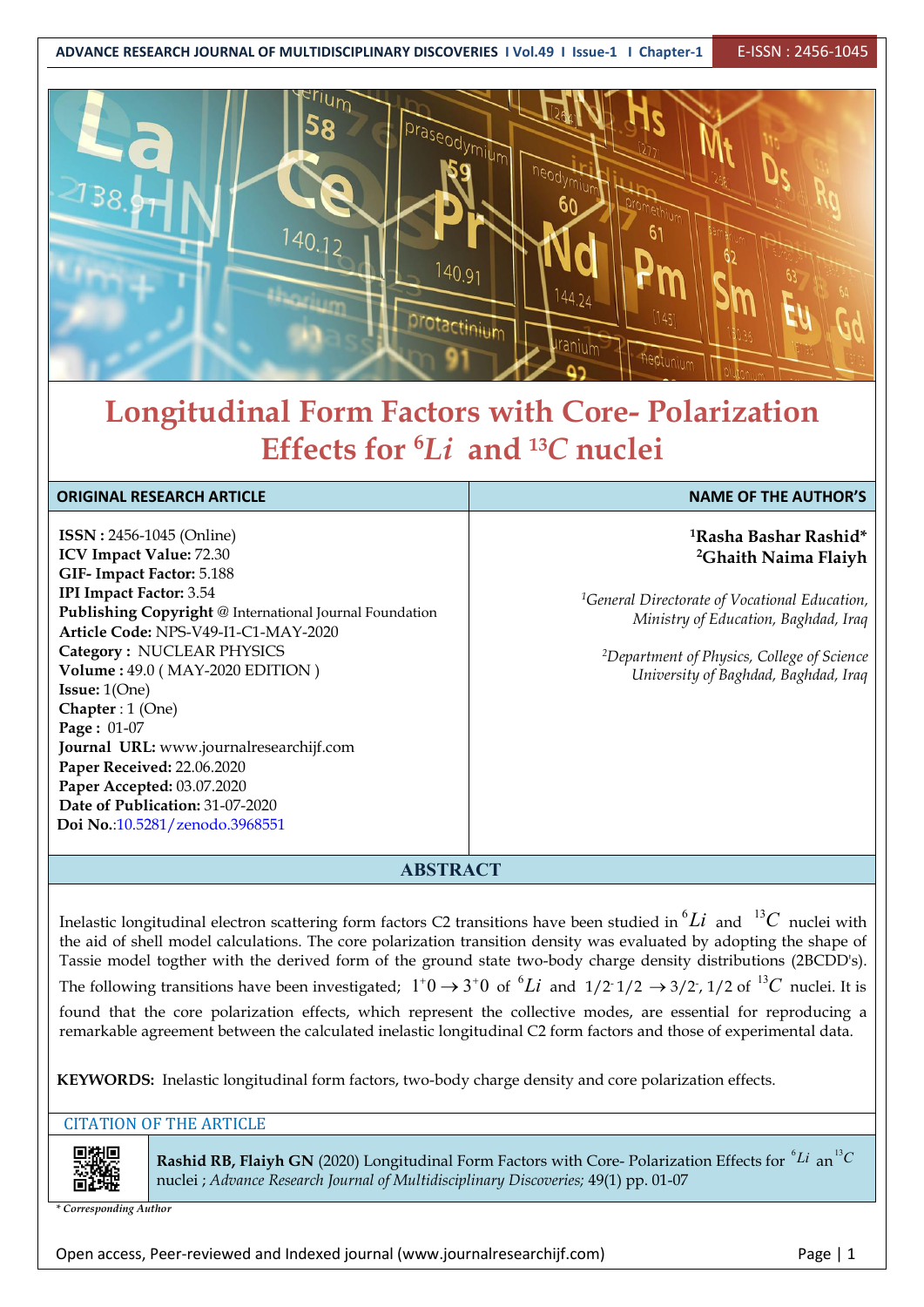#### **I. INTRODUCTION**

The scattering of electrons from nuclei gives the most precise information about nuclear size and charge distribution, and it provides important information about the electromagnetic currents inside the nuclei. Electron scattering can provide a good test for such calculation since it is sensitive to the spatial dependence of the charge and current densities  $[1]$ .

The electron scattering from the nucleus at high energy gives an important information about the nuclear structure. The obtained information from the high energy electron scattering by the nuclei depends on the magnitude of the de Broglie wavelength that is associated with the electron compared with the range of the nuclear forces. When the energy of the incident electron is in the range of 100 *MeV* and more, the de Broglie wavelength will be in the range of the spatial  $\frac{61}{100}$  extension of the target nucleus. Thus with these extension of the target nucleus. Thus with these energies, the electron represents a best probe to study the nuclear structure <sup>[2]</sup>. Shell model within a restricted  $\Box$ model space is one of the models, which succeeded in describing static properties of nuclei, when effective charges are used. Calculations of form factors using the model space wave function alone is inadequate for model space wave function alone is inadequate for reproducing the data of electron scattering  $[3]$ .  $\Box$  center of r Therefore, effects out of the model space, which are called core polarization effects. are necessary to be called core polarization effects, are necessary to be included in the calculations. Various theoretical methods  $[4]$ -[6] Therefore effects out of the model space,  $\overline{O}$ which is called core polarization effects, are necessary to be included in the calculations. Core polarization effects can be treated either by connecting the ground state to the *J*-multipole  $n\hbar\omega$  giant resonances  $\overline{z}$ ,  $\overline{z}$ ,  $\overline{f}_{\hat{x}}(q)$  is the free nucleor state to the *J*-multipole  $n\hbar\omega$  giant resonances <sup>[7]</sup>, <br>where the shape of the transition densities for these<br>excitations is given by the Tassie model <sup>[8]</sup>or by using a<br>microscopic theory <sup>[9]-[13]</sup> which permits on excitations is given by the Tassie model  $[8]$ or by using a  $\Box$  form  $[18]$ . microscopic theory  $[9]$ - $[13]$  which permits one particleone hole (1p-1h) excitations of the core and also of the model space to describe these longitudinal excitations. Comparisons between theoretical and observed longitudinal electron scattering form factors have long been used as stringent test of models of nuclear structure.

Elastic and inelastic electron scattering form factors for the 1p-shell nuclei in the frame work of the many-particle shell model with included in the core polarization effects [14]-[17]

The aim of the present work is to study the inelastic longitudinal form factor C2 for  $^{6}Li$  and  $^{13}C$ nuclei. The calculation of form factors using the many particle shell model space alone were known to be inadequate in describing electron scattering data. So effects out of the model space (core-polarization) are necessary to be included in the calculations. The shape of the transition density for the excitation considered

in this work was given by the Tassie model  $[8]$ , where  $\Box$ this model is connected with the ground state charge density, where the ground state charge density of the present work is to derive an expression for the ground state two - body charge density distributions (2BCDD's), based on the use of the two - body wave functions of the harmonic oscillator and the full two– body correlation functions FC's(which include the tensor correlations TC's and short range correlations SRC's).

#### **II. THEORY**

The interaction of the electron with charge distribution of the nucleus gives rise to the longitudinal or Coulomb scattering. The longitudinal form factor is related to the charge density distributions (CDD) through the matrix elements of multipl operators  $\hat{T}^{\iota}_{j}(q)$ *J*  $\left\{ \frac{q}{q} \right\}$ [7]

$$
\left| F_{J}^{L}(q) \right|^{2} = \frac{4\pi}{Z^{2}(2 J_{i} + 1)} \left| \left\langle f \right| \left| \hat{T}_{J}^{L}(q) \right| \left| i \right\rangle \right|^{2} \left| F_{\text{cm}}(q) \right|^{2} \left| F_{\text{fs}}(q) \right|^{2} \dots (1)
$$

Where *Z* is the atomic number of the nucleus,  $F_{cm}(q)$  is the center of mass correction, which remove the spurious state arising from the motion of the center of mass when shell model wave function is used and given by  $[7]$ .

$$
F_{cm}(q) = e^{q^2b^2/4A} \dots (2)
$$

Where *A* is the nuclear mass number and *b* is the harmonic oscillator size parameter. The function  $F_{\scriptscriptstyle f\! s}(q)$  is the free nucleon form factor and assumed to be the same for protons and neutrons and takes the form [18].

$$
F_{f_s}(q) = \left[1 + \left(\frac{q}{4.33}\right)^2\right]^{-2} \dots (3)
$$

The longitudinal operator is defined as <sup>[19]</sup>.

$$
\hat{T}_{Jt_z}^L(q) = \int dr \, j_J(qr) \mathbf{Y}_J(\Omega) \, \rho(r,t_z) \dots \dots (4)
$$

and  $^{13}C$  The reduced matrix elements in spin and isospin space Where  $j_J(qr)$  is the spherical Besse is the spherical Bessel function,  $Y_J(\Omega)$  is the spherical harmonic wave function and  $\rho(r, t_z)$  is the charge density operator. of the longitudinal operator between the final and initial many particles states of the system including the configuration mixing are given in terms of OBDM elements times the single particle matrix elements of the longitudinal operator [7], *i.e.*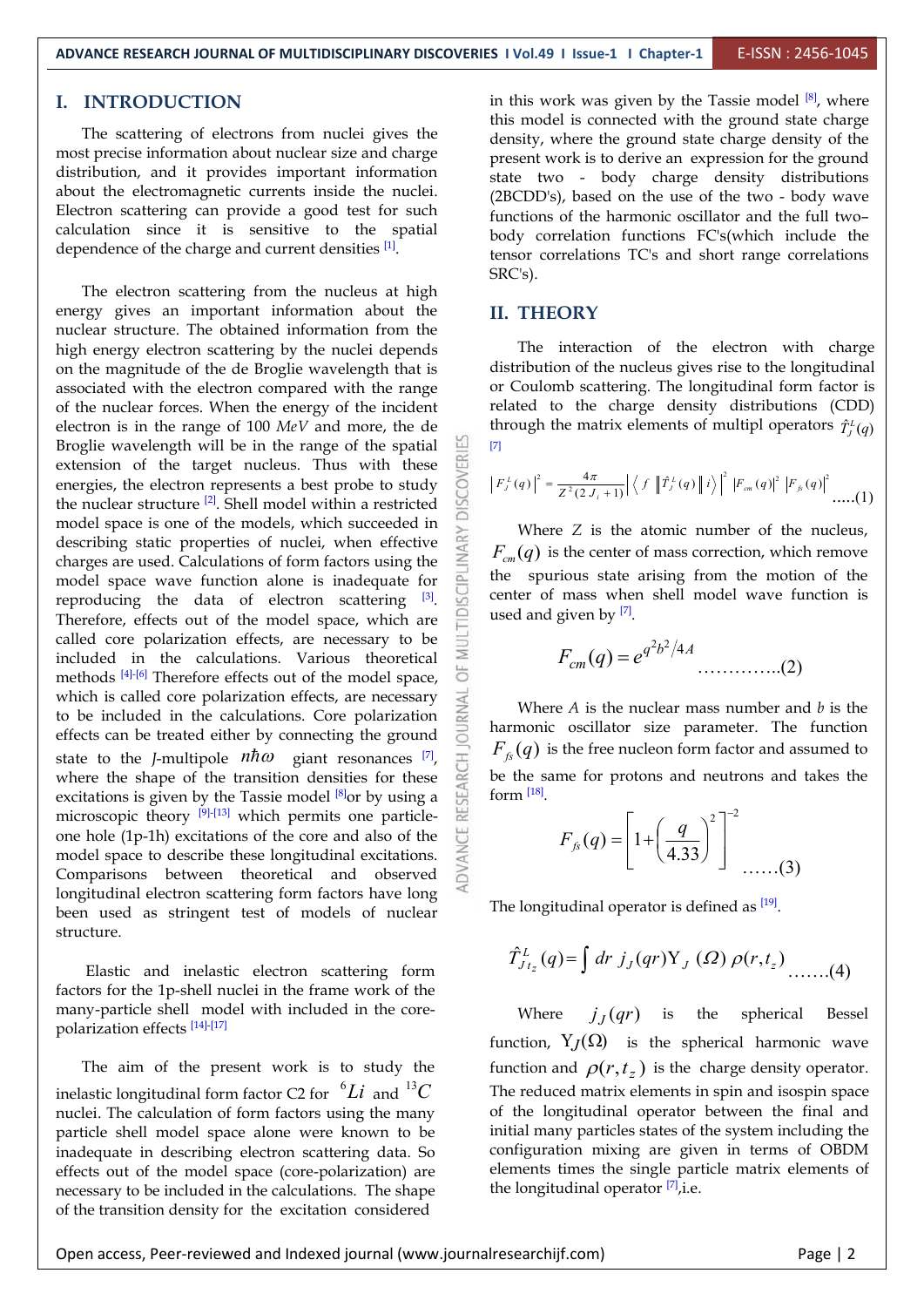RESEARCH JOURNAL OF MULTIDISCIPLINARY DISCOVERIES

$$
\langle f \| \hat{T}_{JT}^L \| i \rangle = \sum_{a,b} OBDM^{JT}(i, f, J, a, b) \langle b \| \hat{T}_{JT}^L \| a \rangle \dots (5)
$$
ch

The many particle reduced matrix elements of the longitudinal operator, consists of two parts one is for the model space and the other is for core polarization matrix element <sup>[6]</sup>.

$$
\langle f | \hat{T}_J^L(\tau_z, q) | i \rangle = \langle f | \hat{T}_J^{\text{ms}}(\tau_z, q) | i \rangle + \langle f | \hat{T}_J^L(\tau_z, q) | i \rangle
$$
where  $\mathbf{1}_{ij}$  and  $\mathbf{A}_{ij}$  or  
coordinates and the form

Where the model space matrix element in Eq.(6) has the form [7].

$$
\left\langle f \left| \int_{J}^{ms} f^L_J(\tau_Z, q) \right| i \right\rangle = e_i \int_0^{\infty} dr r^2 j_J(qr) \rho_{J, \tau_Z} (i, f, r)
$$
It is clear that Eq. correlations:  
1. The two bo

Where  $\rho_J(i, f, r)$  is the transition charge density  $\frac{1}{\omega}$   $\int f(r_{ij})$ . Here of model space and given by [7].

$$
\sum_{\substack{D_{J,\tau_Z}}^{\text{mis}}}(i,f,\mathbf{r})=\sum_{j\in\mathcal{J}}^{\text{mis}}\text{OBDMf}_{i,f,J,j,j',\tau_z}\rangle\langle j||\mathbf{Y}_{J}||j'\rangle R_{nl}(\mathbf{r}) R_{nl}(\mathbf{r})\bigg(\sum_{\substack{1\leq i,j\leq J}}^{\infty}\bigg)
$$

The core polarization matrix element is given by  $[7]$   $\qquad \qquad \vdots$  distances

$$
\left\langle f \middle| \hat{T}_J^{cor}(\tau_Z, q) \middle| i \right\rangle = e_i \int_0^{\infty} dr \, r^2 j_J(qr) \rho_J(i, f, r) \qquad \text{interactions are extremely weak. A simple of } f(r_j) \text{ is given as } [21]
$$

Where  $\rho_{_J}$  is the core polari  $\rho$ , is the core polarization transition  $\sum_{i=1}^{\infty} f(r_i) = \begin{cases} 1 - \exp\{-\mu(r_i)\} & \text{if } (r_i \geq 1) \end{cases}$ density which depends on the model used for core polarization. To take the core polarization effects into consideration, the model space transition density is added to the core polarization transition density that describes the collective modes of nuclei. The total transition density becomes

$$
\rho_{J_{\tau_2}}(i, f, r) = \rho_{J_{\tau_2}}(i, f, r) + \rho_{J_{\tau_2}}(i, f, r) \dots (10)
$$
\n2. The two-body tensor correlations presented in the second term of Eq.(13) are induced by the

Where  $\rho$ <sub>J</sub> is assumed to have the form of Tassie force and they a *core* shape and given by  $[8]$ .

*i f r N r J <sup>z</sup> core Jt<sup>z</sup>* ( , , ) (1 ) <sup>2</sup> 1 ( , , ) 

Where *N* is a proportionality constant.  $\rho(i, f, r)$  is the ground state charge density distribution. It is derived an effective two-body charge density operator (to be used with uncorrelated wave functions) can be produced by folding the two-body

 $f \left\| \hat{T}_{JT}^L \right\| i \ge \sum_{a,b} OBDM^{JT}(i, f, J, a, b) \left\langle b \right\| \hat{T}_{JT}^L \right\| a$  charge density operator with the two-body correlation  $\ldots$ ....(5) functions  $\widetilde{f}_{ij}$  as <sup>[20]</sup>

$$
\hat{\rho}_{\text{eff}}^{(2)}(\vec{r}) = \frac{\sqrt{2}}{2(A-1)} \sum_{i \neq j} \widetilde{f}_{ij} \left\{ \delta \left[ \sqrt{2} \vec{r} - \vec{R}_{ij} - \vec{r}_{ij} \right] + \delta \left[ \sqrt{2} \vec{r} - \vec{R}_{ij} + \vec{r}_{ij} \right] \right\} \widetilde{f}_{ij} \quad \dots (12)
$$

 $\lim_{\hat{r} \downarrow (r-a)}$  Where  $\lim_{ij}$  and  $\lim_{i \to \infty} R_{ij}$  of relative and .....(6) coordinates and the form of  $\widetilde{f}_i$  is given by <sup>[23]</sup>.  $\rightarrow$   $\rightarrow$ and  $R_{ij}$  of relative and center of mass  $\rightarrow$ 

$$
\widetilde{f}_y = f(r_y) \Delta_1 + f(r_y) \left\{ 1 + \alpha(A) S_y \right\} \Delta_2 \dots (13)
$$

It is clear that Eq. (13) contains two types of

 $P_{J,\tau_2}(i,f,\mathbf{r}) = \sum_{j \neq (m,s)}^{m,s} OBDM(i,f,J,j,j',\tau_2) \langle j|Y_j|j'\rangle R_{nl}(\mathbf{r}) R_{nl}(\mathbf{r})$  (8) Short range correlations are central functions of the separation between the pair of particles which 1. The two body short range correlations presented in the first term of Eq. (13) and denoted by  $f(r_{ij})$ . Here  $\Delta_1$  is a projection operator onto the space of all two-body functions with the exception of  ${}^3S_1$  and  ${}^1D_3$  states. It should be remarked that the separation between the pair of particles which reduce the two-body wave function at short distances,where the repulsive core forces the particles apart, and heal to unity at large distance where the interactions are extremely weak. A simple model form

$$
f(r_{ij}) = \begin{cases} 0 & \text{for } r_{ij} \le r_c \\ 1 - \exp\left(-\mu(r_{ij} - r_c)^2\right) & \text{for } r_{ij} > r_c \end{cases}
$$
 (14)

Where  $r_c = 0.4$ (in  $fm$ ) is the radius of a suitable hard core and  $\mu = 25$   $fm^{-2}$  <sup>[20]</sup> is a correlation parameter.

 $\ldots(10)$  Let the second term of Eq.(13) are induced by the dr
<br>  $dr$ ......(11) space and coordinate space and is defined by  $\frac{d\rho(i, f, r)}{r}$  product of a second-rank operator in intrinsic spin strong tensor component in the nucleon-nucleon force and they are of longer range. Here  $\Delta_2$  is a projection operator onto  ${}^{1}S_3$  and  ${}^{1}D_3$  states only.  $S_{ij}$ is the usual tensor operator, formed by the scalar

$$
S_{ij} = \frac{3}{r_{ij}^2} (\vec{\sigma}_i \cdot \vec{r}_{ij}) (\vec{\sigma}_j \cdot \vec{r}_{ij}) - \vec{\sigma}_i \cdot \vec{\sigma}_j
$$
...(15)

Open access, Peer-reviewed and Indexed journal (www.journalresearchijf.com) Page |3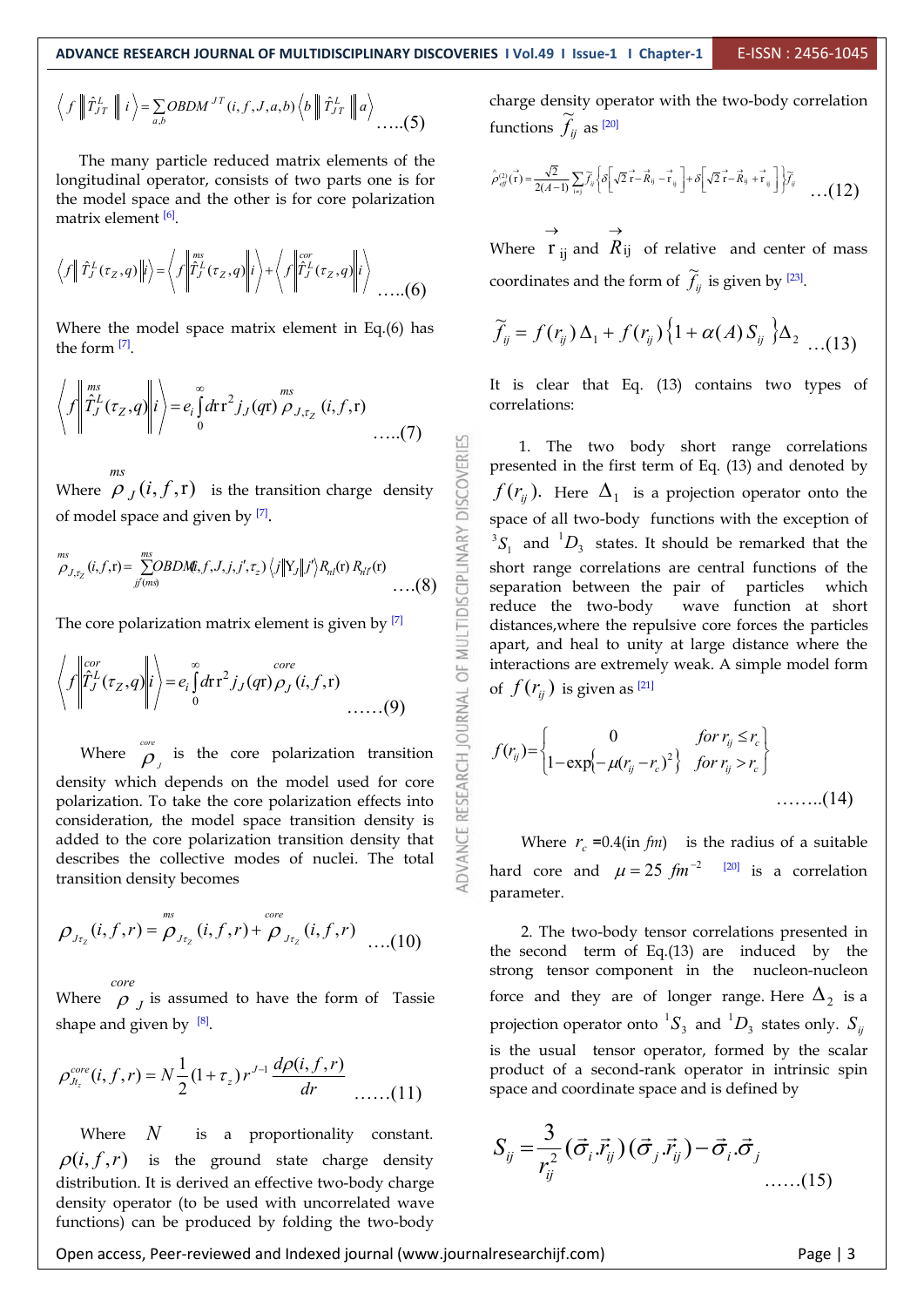The parameter  $\alpha(A)$  is the strength of tensor correlations and it is non zero only in the  ${}^1S_3-{}^1D_3$  channels.  ${}^{1}S_{3} - {}^{1}D_{3}$  channels. The Coulomb form factor for this model becomes,

$$
F_J^L(q) = \sqrt{\frac{4\pi}{2J_i+1}} \frac{1}{Z} \left\{ \int_0^{\infty} r^2 j_J(qr) \rho_J^{ms}(i,f,r) dr + N \int_0^{\infty} d r \, r^2 j_J(qr) r^{J-1} \, \frac{d\rho_o(i,f,r)}{dr} \right\} F_{cm}(q) \, F_{fs}(q) \qquad \qquad \dots (16)
$$

The radial integral  $\int_{0}^{d} d\mathbf{r} \, \mathbf{r}^{3+1} j_{J}(q\mathbf{r}) \frac{1 + \sigma(3) j_{J}(q\mathbf{r})}{d\mathbf{r}}$  can be written as:- $\int r J^{+1} j_J(qr) \frac{d\rho_o(i, f, r)}{dr}$  can be written as:- $\int_0^1$  dr  $\int$  dr  $\int$  dr  $\int$  dr  $\int$  dr  $\int$  dr  $\int$  dr  $\int$  dr  $\int$  dr  $\int$  dr  $\int$  dr  $\int$  dr  $\int$  dr  $\int$  dr  $\int$  dr  $\int$  dr  $\int$  dr  $\int$  dr  $\int$  dr  $\int$  dr  $\int$  dr  $\int$  dr  $\int$  dr  $\int$  dr  $\int$  dr  $\int$  dr  $\int$  dr  $d$ **r**  $r^{J+1}$  $j_J(qr)$  $\frac{d\rho_o(i, f, r)}{dr}$  can be written as:- $J(\mathbf{q})$   $\frac{J}{d\mathbf{r}}$  can be  $\int_{a}^{\infty}$   $d\mathbf{r}$   $J+1$  *i. (cr)*  $d\rho_o(i, f, r)$  are becomitted as  $\int dr \, r^{J+1} j_J(qr) \frac{\omega \mu_0(\nu, y, t)}{dr}$  can be written as:-

$$
\int_{0}^{\infty} \frac{d}{dr} \left\{ r^{J+1} j_J(qr) \rho_o(i, f, r) \right\} dr - \int_{0}^{\infty} dr (J+1) r^{J} j_J(qr) \rho_o(i, f, r) \n- \int_{0}^{\infty} dr r^{J+1} \frac{d}{dr} j_J(qr) \rho_{o} \frac{d}{dt} i, f, r)
$$

Where the first term gives zero contribution, the second and the third term can be combined together as

$$
- q \int_{0}^{\infty} d\mathbf{r} \, \mathbf{r}^{J+1} \rho_{o}(i, f, \mathbf{r}) \left[ \frac{\frac{d\mathbf{r}}{d\mathbf{r}}}{d\left(\frac{d\mathbf{r}}{d\mathbf{r}}\right)} + \frac{J+1}{q\mathbf{r}} \right] j_{J}(q\mathbf{r}) \quad \dots \dots (17)
$$

From the recurssion relation of spherical Bessel function:  $\frac{6}{3}$ <br> $\frac{3}{6}$ 

$$
\left[\frac{d}{d(q \, r)} + \frac{J + 1}{q \, r}\right] j_J \left(\frac{\partial}{\partial q \, r}\right) = j_{J-1}(q \, r) \quad \dots \dots (18)
$$

$$
\therefore \int_{0}^{\infty} d\mathbf{r} \; \mathbf{r}^{J+1} \, j_{J}(q\mathbf{r}) \, \frac{d\rho_{o}(i, f, \mathbf{r})}{d\mathbf{r}} = -q \int_{0}^{\infty} d\mathbf{r} \, \mathbf{r}^{J+1} \, j_{J-1}(qr) \rho_{o}(i, f, \mathbf{r}) \qquad (19)
$$

hence, the form factor of Eq.  $(16)$  takes the form

$$
F_J^L(q) = \left(\frac{4\pi}{2J_i+1}\right)^{1/2} \frac{1}{Z} \left\{\int_0^\infty r^2 j_J(qr) \rho_{Jt_z}^{ms} dr - Nq \int_0^\infty dr \, r^{J+1} \rho_o(i, f, r) \, j_{J-1}(qr) \right\} \times F_{cm}(q) \, F_{fs}(q) \tag{20}
$$

The proportionality constant *N* can be determined from the form factor evaluated at *q=k*, i.e., substituting *q=k* in Eq.(20), we obtain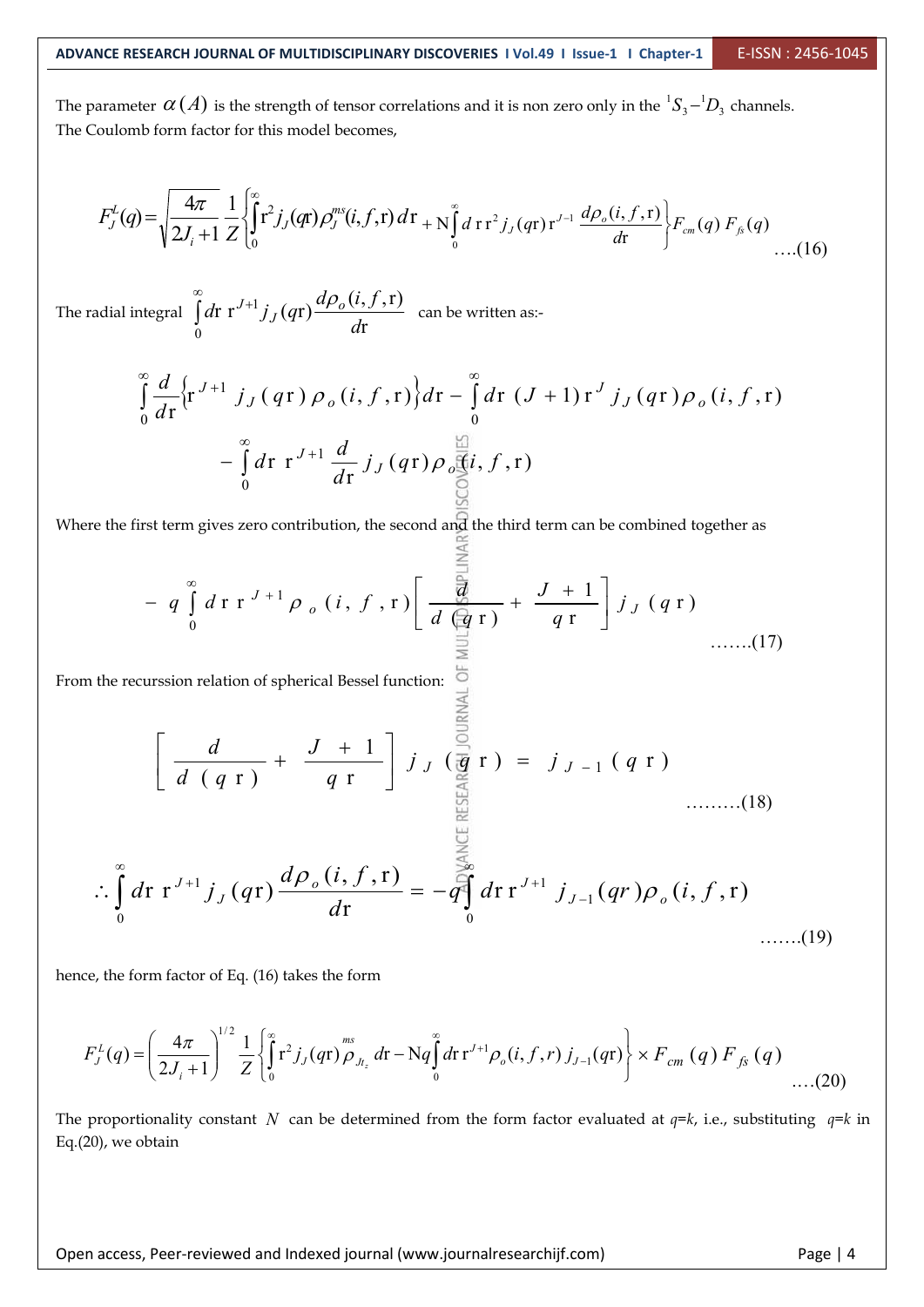$$
N = \frac{\int_{0}^{\infty} d\mathbf{r} \, \mathbf{r}^{2} \, j_{J}(k\mathbf{r}) \, \rho_{Jt_{z}}^{ms}(i, f, \mathbf{r}) - F_{J}^{L}(k) \, Z \sqrt{\frac{2 J_{i} + 1}{4 \pi}}}{k \int_{0}^{\infty} d\mathbf{r} \, \mathbf{r}^{J+1} \rho_{o}(i, f, \mathbf{r}) \, j_{J-1}(k\mathbf{r})}
$$
 (21)

The reduced transition probability  $B(CJ)$  is written in terms of the form factor in the limit  $q = k$  (photon point) as [7].

$$
B(CJ) = \frac{\left[ (2J+1)!! \right]^2 Z^2 e^2}{4\pi k^{2J}} \left| F_J^L(k) \right|^2 \dots \dots \dots \quad (22)
$$

In Eq.(21), the form factor at the photon point  $q=k$  is related to the transition strength  $B(CJ)$ . Thus using Eq.(22) in Eq.(21) leads to S311

$$
N = \frac{\int_{0}^{\infty} d\mathbf{r} \, \mathbf{r}^{J+2} \, \rho \frac{ms}{Jt_z} \left( i, f, \mathbf{r} \right) - \sqrt{\frac{2}{3} J_i + 1} \, B(CJ)} \tag{23}
$$
\n
$$
(2J+1) \int_{0}^{\infty} d\mathbf{r} \, \mathbf{r}^{2J} \rho \frac{\sum_{\substack{0 \le i \le J}}^{\infty} i}{\sum_{\substack{0 \le i \le J}}^{\infty} j} \quad \dots \dots \tag{23}
$$

The proportionality constant *N* can be determined by introducing the experimental value of the reduced transition probability *B(CJ)* into eq.(23).

# **III. RESULTS** AND **DISCUSSION**

The inelastic longitudinal electron scattering form factors C2 are calculated using an expression for the transition charge density of Eq.(10). The model space transition density is obtained using Eq.(8). For considering the collective modes of the nuclei, the core polarization transition density of Eq.(11) were evaluated by adopting the Tassie model together with the calculated ground state 2BCDD of Eq.(13).

All parameters required in the following calculations of 2BCDD<sup>S</sup>S  $\langle r^2 \rangle^{1/2}$  and longitudinal  $F(q)$ 's are presented in Tables (1).

Table 1. Parameters which have been used in the present calculations for the 2BCDD's,  $\langle r^2 \rangle^{1/2}$  and elastic and **inelastic longitudinal F(q)'s of all nuclei under study .**

| <b>Nucleus</b> | $\boldsymbol{b}$ (fm) | $\alpha(A)$ | $\left(r^{2}\right)$<br>(fm)<br>Theo. | $\frac{1}{r^2}$<br>(fm)[22]<br>$Exp$ . |
|----------------|-----------------------|-------------|---------------------------------------|----------------------------------------|
| ${}^6Li$       | 1.650                 | 0.075       | 2.100                                 | 2.260                                  |
| ${}^{13}C$     | 1.700                 | 0.080       | 2.563                                 | 2.400                                  |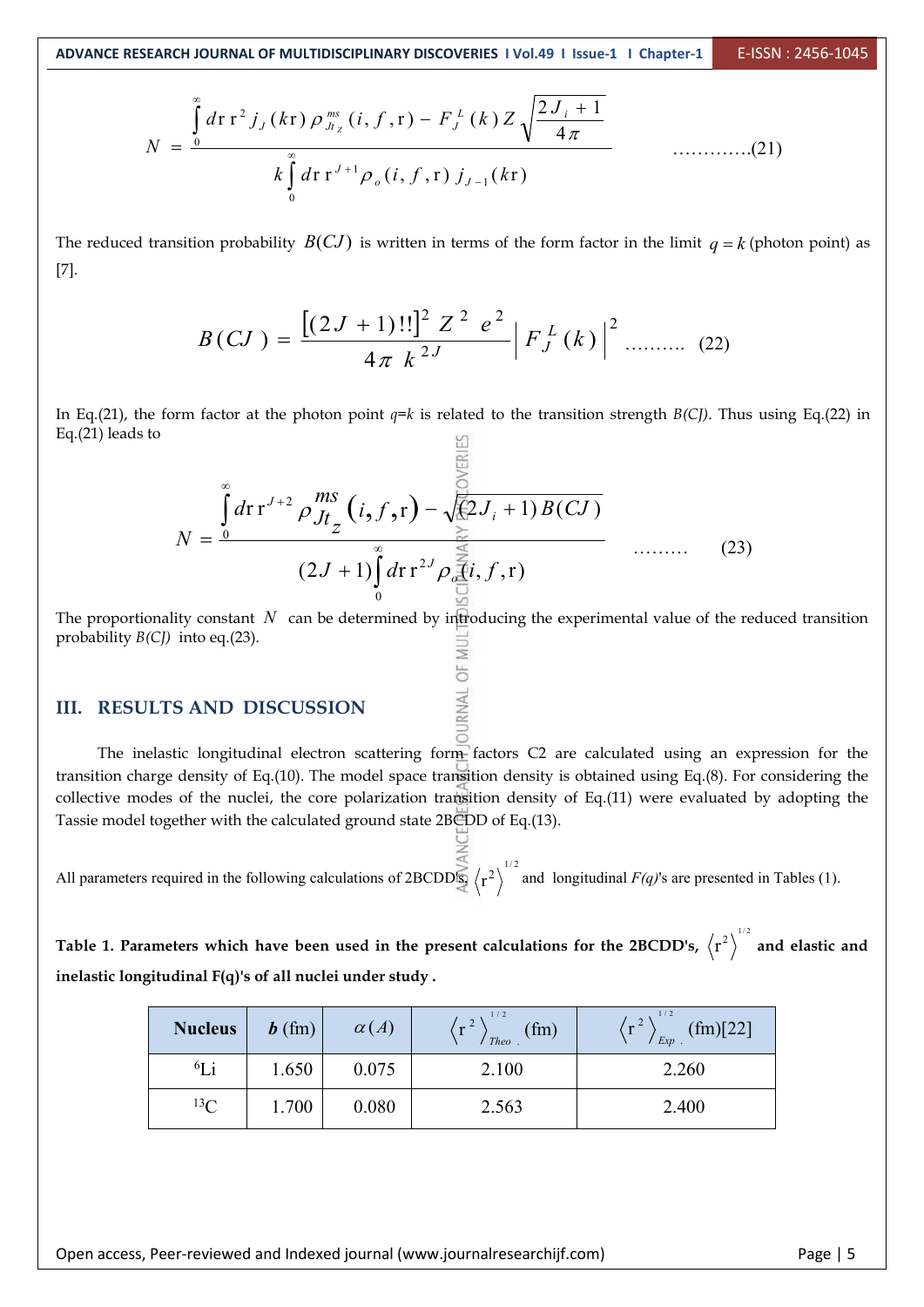#### **3.1. The nucleus <sup>6</sup>***Li*

The nucleus is excited by the incident electron from the ground state  $\left(J_i^{\pi}T_i = 1^+0\right)$  to the state  $J_f^{\pi}T_f = 3^+0$ with an excitation energy of 2.18 MeV. The longitudinal C2 form factor is of isoscalar character. A comparison between the experimental and theoretical form factors for the C2 transition for <sup>6</sup>Li is given in  $153 \rightarrow \bullet$ Fig.(1) shows the relation between the longitudinal Coulomb C2 electron scattering form factors as a function of momentum transfers. The dashed curves represent the contribution of the model space, the dashed-dotted curve corresponding to the result of core polarization effects and the solid curves represent the total contribution, which is obtained by taking the model space together with the core polarization effects where the effect of two-body SRC's and TC's are  $\Box$ considered, and the dotted symbols represent the experimental data Ref.  $^{[22]}$  . The model space calculations understimate the the experimental data for the region of momentum transfer. The core experimental data Ref.  $[22]$  . The model space  $\geq$ calculations understimate the the experimental data for the region of momentum transfer. The core polarization effects is added to the model space, the<br>obtained results for the longitudinal C2 form factors<br>become resonbal accordance with those of<br>experimental data throughout the whole range of<br>momentum transfer q.<br>3.2 obtained results for the longitudinal *C2* form factors become resonbal accordance with those of  $\frac{2}{\pi}$ experimental data throughout the whole range of momentum transfer *q*.

#### **3.2 The nucleus <sup>13</sup>C**

The calculation is performed for the isoscalar C2 nsition from the ground state  $(J_i^{\pi}T_i =1/2 \cdot 1/2)$  to transition from the ground state ( $J_i^{\pi}T_i = 1/2$  1/2) to  $\Xi$ the excited state  $J_f^{\pi}T_f$  =3/2, 1/2 by the incident  $\frac{1}{\sqrt{2}}$ the excited state  $J_f^{\mu}T_f = 3/2$ , 1/2 by the incident<br>electron with an excitation energy of 3.68 MeV.<br>transition under investigation is C2, 3.68 MeV<br>experimentally and transition under investigation is C2, 3.68 MeV structure and properties of <sup>13</sup>C are experimentally and  $\begin{bmatrix} 1 & 1 \\ 1 & 1 \end{bmatrix}$ theoretically well studied. In figure (2) the  $\frac{1}{2}$  1. E.5 experimental data of the C2 Coulomb form factors  $\leq$  00 05 which are taken from Ref.  $^{[23]}$ are compared with the theoretical shell model calculation. The dashed curves represent the contribution of the model space, the dashed-dotted curve corresponding to the result of core polarization effects and the solid curves represent the total contribution, which is obtained by taking the model space together with the core polarization effects where the effect of two-body SRC's and TC's are considered, and the dotted symbols represent the experimental data Ref. <sup>[23]</sup>. The 1p-shell fail to describe **Example 18** Static the data in form factors. Core polarization effects enhance the form factor and reproduce the measured form factor as shown by solid curve of figure (2).

**Figure(1):** Inelastic longitudinal form factors for the transition to the  $3^+$  in the  ${}^6$ Li with and without corepolarization effects and by using Tassie model, the experimental data are taken from Ref. <sup>[22]</sup> and the system of the system of  $\sim$ 



**Figure(2):** Inelastic longitudinal form factors for the transition to the  $2^+$  in the <sup>13</sup>C with and without corepolarization effects and by using Tassie model, the experimental data are taken from Ref. <sup>[23]</sup>



#### **IV. CONCLUSIONS**

- 1) The effect of FC's is, generally, essential in getting good agreement between the calculated results of  $\langle r^2 \rangle^{1/2}$  and those of experimental data.
- 2) The 1p-shell models, which can describe the static properties and energy levels, are less successful for describing dynamics properties C<sub>2</sub> transitions rates and electron scattering form factors.
- 3) The core-polarization effect enhances the form factors and makes the theoretical results of the longitudinal form factors closer to the experimental data in the C2 transitions which are studied in the present work.